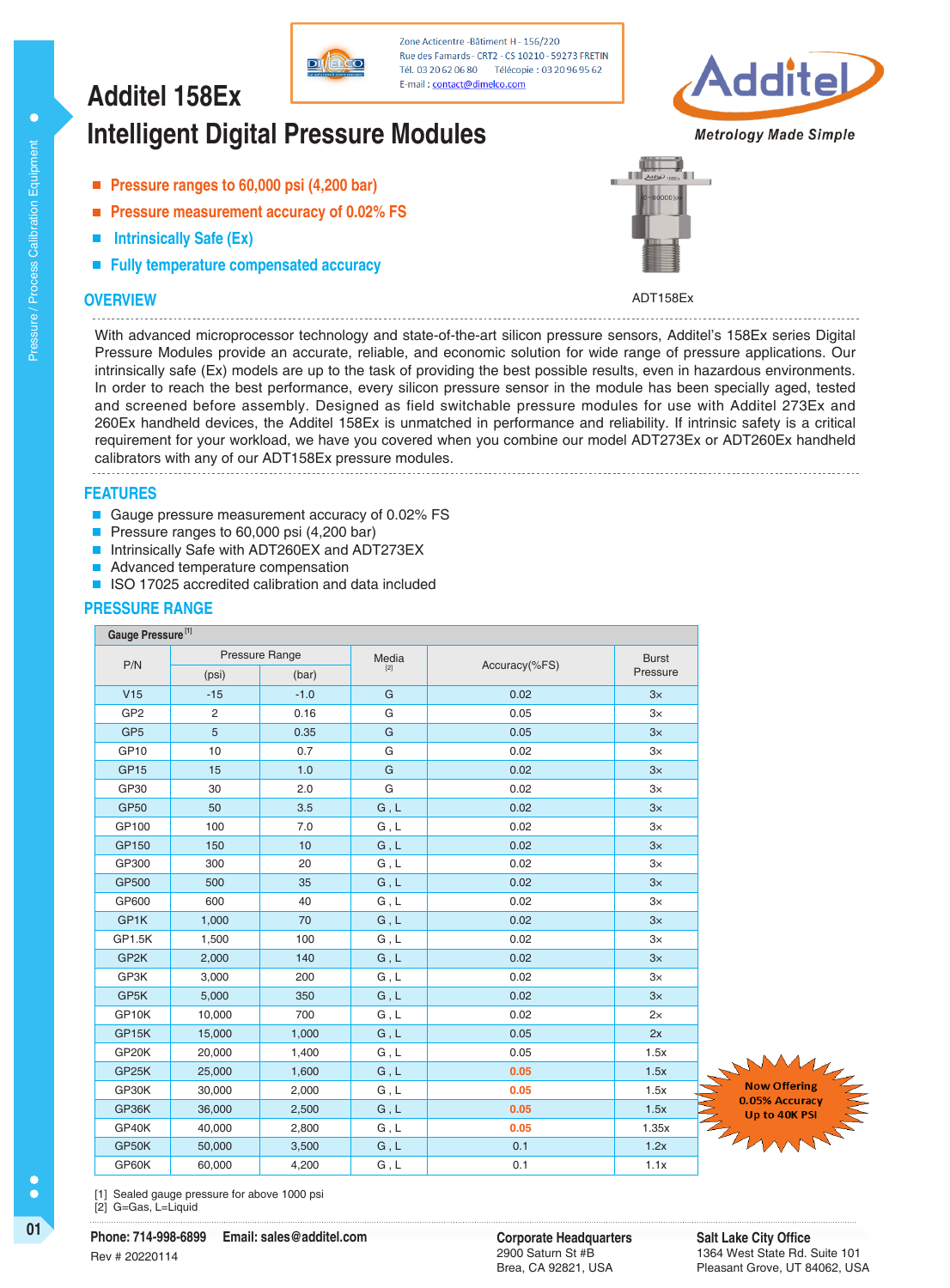## **SPECIFICATIONS**



**Metrology Made Simple** 

| <b>Compound Pressure</b> |  |
|--------------------------|--|
|--------------------------|--|

Pressure / Process Calibration Equipment

Pressure / Process Calibration Equipment

 $\bullet$ 

| <b>A A TAGAILM LIGACAILM</b> |                       |               |              |          |                        |                      |  |
|------------------------------|-----------------------|---------------|--------------|----------|------------------------|----------------------|--|
| P/N                          | <b>Pressure Range</b> |               |              |          | <b>Pressure Rating</b> |                      |  |
|                              | psig                  | bar.g         | <b>Media</b> | Accuracy | <b>Burst</b>           | <b>Over Pressure</b> |  |
| CP <sub>2</sub>              | ±2                    | ±0.16         | G            | 0.05% FS | 3x                     | 1.2x                 |  |
| CP <sub>5</sub>              | ±5                    | ±0.35         | $\mathsf{G}$ | 0.02% FS | 3x                     | 1.2x                 |  |
| <b>CP10</b>                  | ±10                   | ±0.7          | G            | 0.02% FS | 3x                     | 1.2x                 |  |
| <b>CP15</b>                  | ±15                   | ±1.0          | $\mathsf{G}$ | 0.02% FS | 3x                     | 1.2x                 |  |
| CP30                         | $-15$ to 30           | $-1$ to 2.0   | G            | 0.02% FS | 3x                     | 1.2x                 |  |
| <b>CP50</b>                  | $-15$ to $50$         | $-1$ to 3.5   | G            | 0.02% FS | 3x                     | 1.2x                 |  |
| CP100                        | $-15$ to $100$        | $-1$ to $7.0$ | G,L          | 0.02% FS | 3x                     | 1.2x                 |  |
| <b>CP300</b>                 | -15 to 300            | $-1$ to 20    | G,L          | 0.02% FS | 3x                     | 1.2x                 |  |
| <b>CP500</b>                 | $-15$ to $500$        | $-1$ to 35    | G,L          | 0.02% FS | 3x                     | 1.2x                 |  |
| <b>CP600</b>                 | $-15$ to 600          | $-1$ to $40$  | G,L          | 0.02% FS | 3x                     | 1.2x                 |  |
| CP1K                         | $-15$ to $1,000$      | $-1$ to $70$  | G,L          | 0.02% FS | 3x                     | 1.2x                 |  |
| CP <sub>2</sub> K            | $-15$ to 2,000        | $-1$ to $140$ | G,L          | 0.02% FS | 3x                     | 1.2x                 |  |
| CP3K                         | $-15$ to 3,000        | -1 to 200     | G,L          | 0.02% FS | 3x                     | 1.2x                 |  |
| CP <sub>5</sub> K            | $-15$ to $5,000$      | -1 to 350     | G,L          | 0.02% FS | 3x                     | 1.2x                 |  |
| CP10K                        | -15 to 10,000         | -1 to 700     | G,L          | 0.02% FS | 2x                     | 1.2x                 |  |
| <b>Barometric Pressure</b>   |                       |               |              |          |                        |                      |  |
|                              | <b>Pressure Range</b> |               |              |          |                        |                      |  |

|           | Pressure Range |         | Media |          |                       |
|-----------|----------------|---------|-------|----------|-----------------------|
| P/N       | Low            | High    |       | Accuracy | <b>Burst Pressure</b> |
| <b>BP</b> | 60 kPa         | 110 kPa | ◡     | 55 Pa    | З×                    |





## Additel 273Ex and 260Ex with ADT158 pressure module installed

**<sup>02</sup> Corporate Headquarters Phone: 714-998-6899 Email: sales@additel.com** Rev # 20220114

2900 Saturn St #B Brea, CA 92821, USA